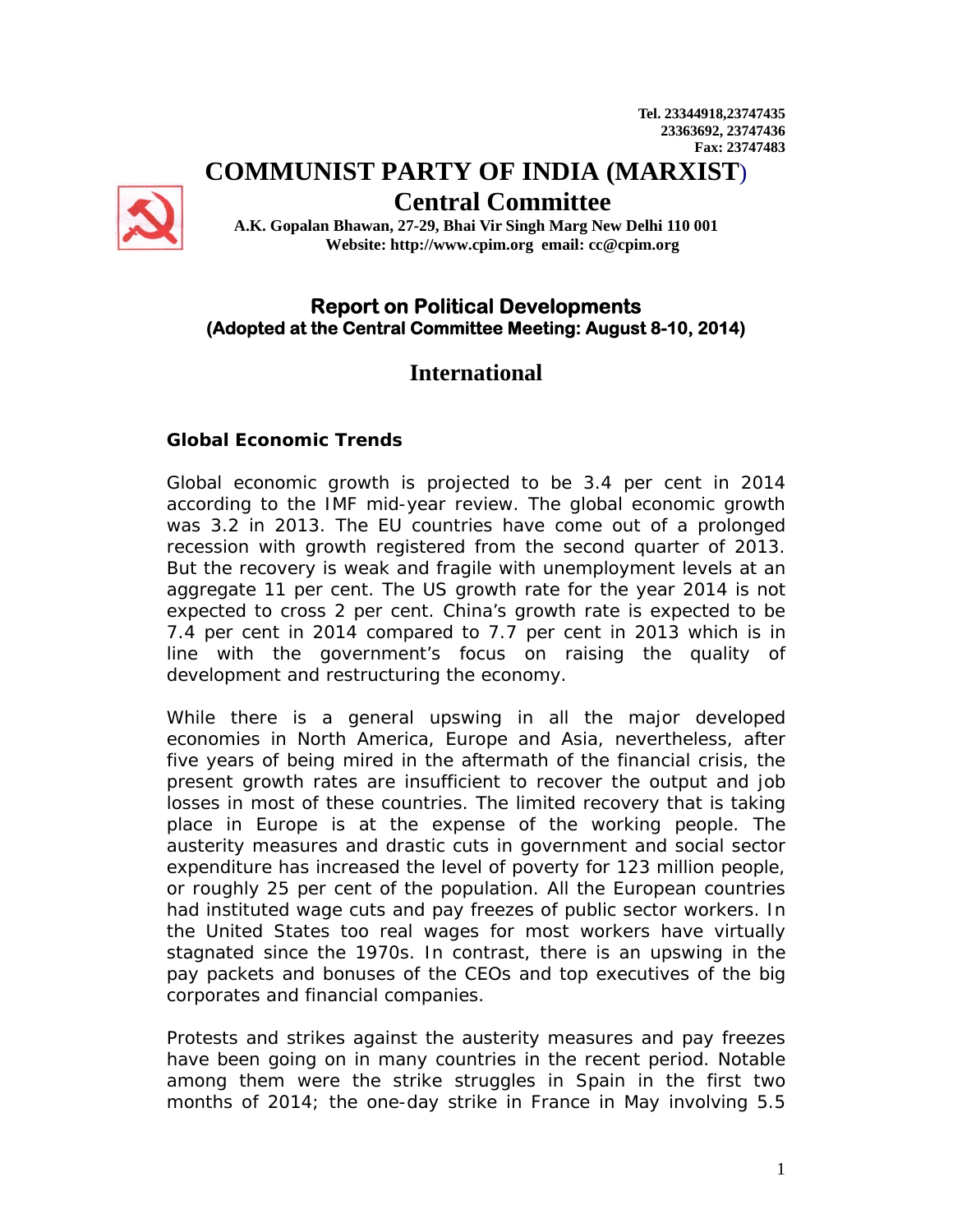million employees; the strike of municipal workers including teachers and social workers in Italy against wage cut, the five month long strike by platinum miners in South Africa and the strike by over a million public sector workers including teachers, civil servants and transport workers on July 10 in Britain.

#### **West Asia: Cauldron of Imperialist & Islamist Violence**

The past few months have seen a veritable reactionary offensive in the Arab countries and West Asia. An Islamic extremist force, the Islamic State in Iraq & al-Shams (ISIS) has carved out a "Caliphate" in Northern Iraq and parts of Syria; in Libya rival armed militias mainly Islamist ones have plunged Libya into a civil war situation; in Egypt the army chief Sisi assumed the presidency and has ushered in a military-authoritarian regime and the Israelis have launched yet another round of brutal aggression in Gaza.

The democratic potential of the Arab uprising which took place in Tunisia, Egypt and other places has been drowned in a welter of imperialist intervention, sectarian Shia-Sunni strife, extremist Islamist attacks and authoritarian responses. The twin forces of imperialism and Islamist fundamentalism are responsible for these violent and reactionary turn of events.

US imperialism had intervened in order to assert its hegemony over the region and its oil resources by targeting the secular nationalist States of Iraq, Libya and Syria. The result has been the destruction of these states and the rise of Islamist forces. It has used the Islamist forces for its political aims which have resulted in the rise of Islamic fundamentalist forces who have gone out of control and are now on the rampage. Iraq, after US aggression and occupation stands divided with sectarian strife. The Al Qaeda extremists who came up during the US occupation have metamorphosed as the ISIS. They were given a free run in Syria in the Western backed rebellion against the Assad regime. It has now come back to Iraq strengthened and has occupied the Sunni areas of Northern Iraq threatening the Al Maliki government. Iraq is in real danger of becoming trifurcated. The Kurdish state in the north is more or less autonomous; the ISIS and its allies have occupied the northern area and the Shia dominated south is under the control of the Baghdad government. Part of the oil reserves are now under the control of the ISIS after the fall of Mosul and the neighbouring areas.

As in Iraq, the US and Nato intervention led to the ouster of the Gadaffi regime. The Western powers backed the militias and the Islamist forces to accomplish this. Three years later, Libya is riven by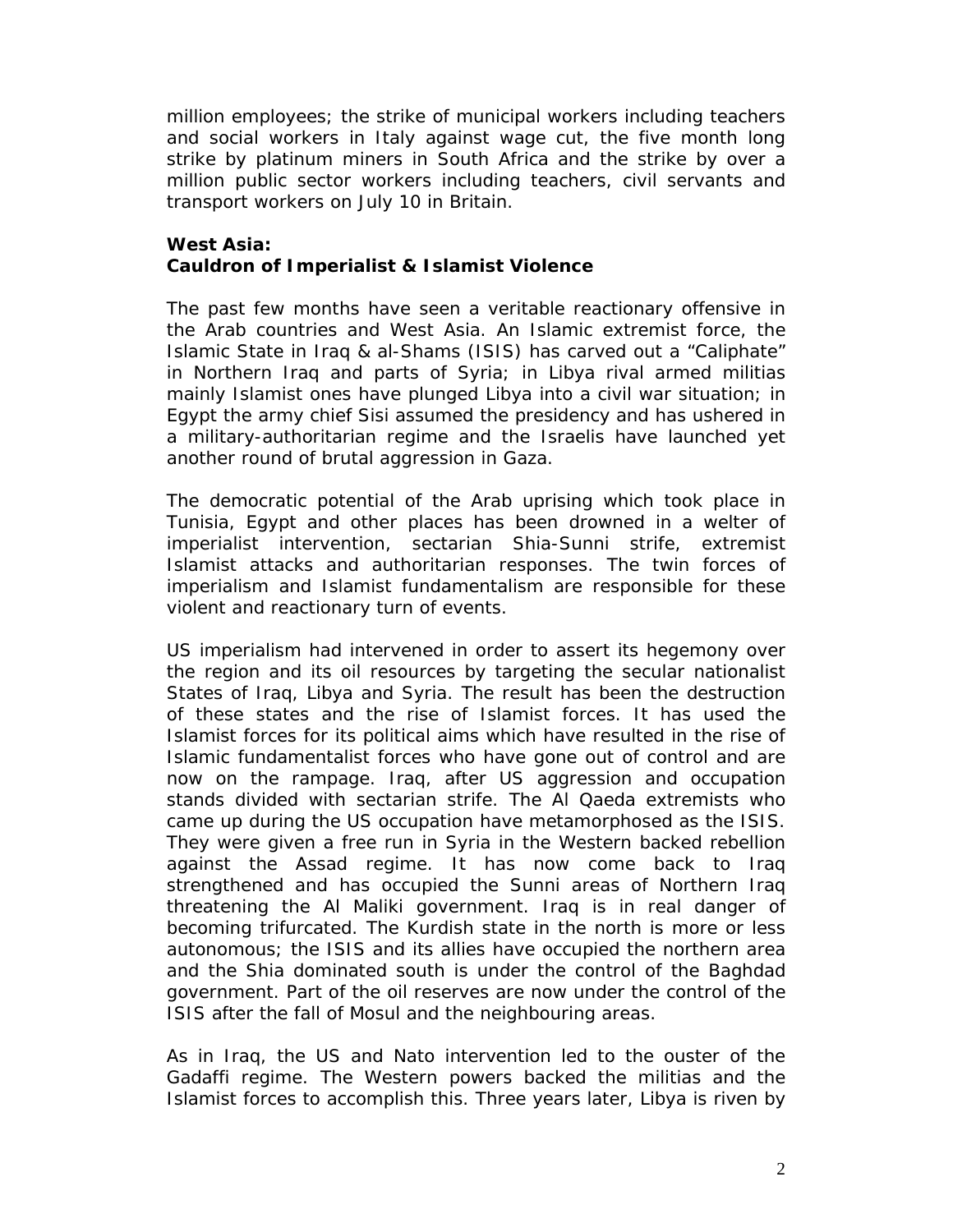rival militias battling for control. Benghazi has fallen into rebel hands. The US Embassy in Tripoli was vacated in haste, while the country slides into anarchy. In Syria, the Saudi and Gulf states like Qatar have been financing the Sunni extremist forces along with US and Nato powers. The ultimate beneficiary has been the ISIS and other extremist forces. The Syrian government under Assad has retained control over a substantial part of the country, but Syria is divided and millions have fled as refugees to neighbouring countries.

The United States is caught in a web of its own contradictions. Its closest allies Saudi Arabia, Qatar and the Gulf states are backing and financing the Islamist extremist forces who are now creating havoc in Iraq. The Shia dominated government it has propped up in Iraq has to look upto Iran for support and sees the Assad government as an ally in the fight against the Sunni extremist forces. What US imperialist policies have achieved in West Asia is to fuel Islamic extremism and terrorism which in turn endangers peace and stability in the region.

#### **Israel Attack on Gaza**

Israel launched a massive aerial and ground attack on Gaza in July. This attack which is the third in the past six years has been the longest. The aggression has continued for over 30 days. The indiscriminate missile and shelling attacks targeted the civilian areas. More than 1800 people died in this attack, a large number being women and children. The fact that over 400 children died in this attack make it a horrific war crime. The United States supported the Israeli action by saying the Israel has defended itself from rocket attacks from Gaza. The Egyptian government which is hostile to the Hamas which rules Gaza also added to the siege of Gaza by closing its border and the tunnels which were providing supplies.

Israel has a right wing government under Netanyahu in which there are reactionary racist parties and ministers. This government has sought to use the present disarray in the Arab world with the fighting in Iraq, Syria and Libya to launch this offensive in Gaza. It also wished to thwart the unity government being formed after the agreement between the PLO and the Hamas. The scale of the killings of civilians, women and children and the targeting of hospitals and UN schools, where people took refugee, and the barbarity of the attack has shocked the world.

There is widespread revulsion at the Israeli attack among people in the West despite the support their governments are extending to Israel. Five Latin American countries – Brazil, Chile, Peru, Ecuador and El Salvador withdrew their ambassadors from Israel in protest.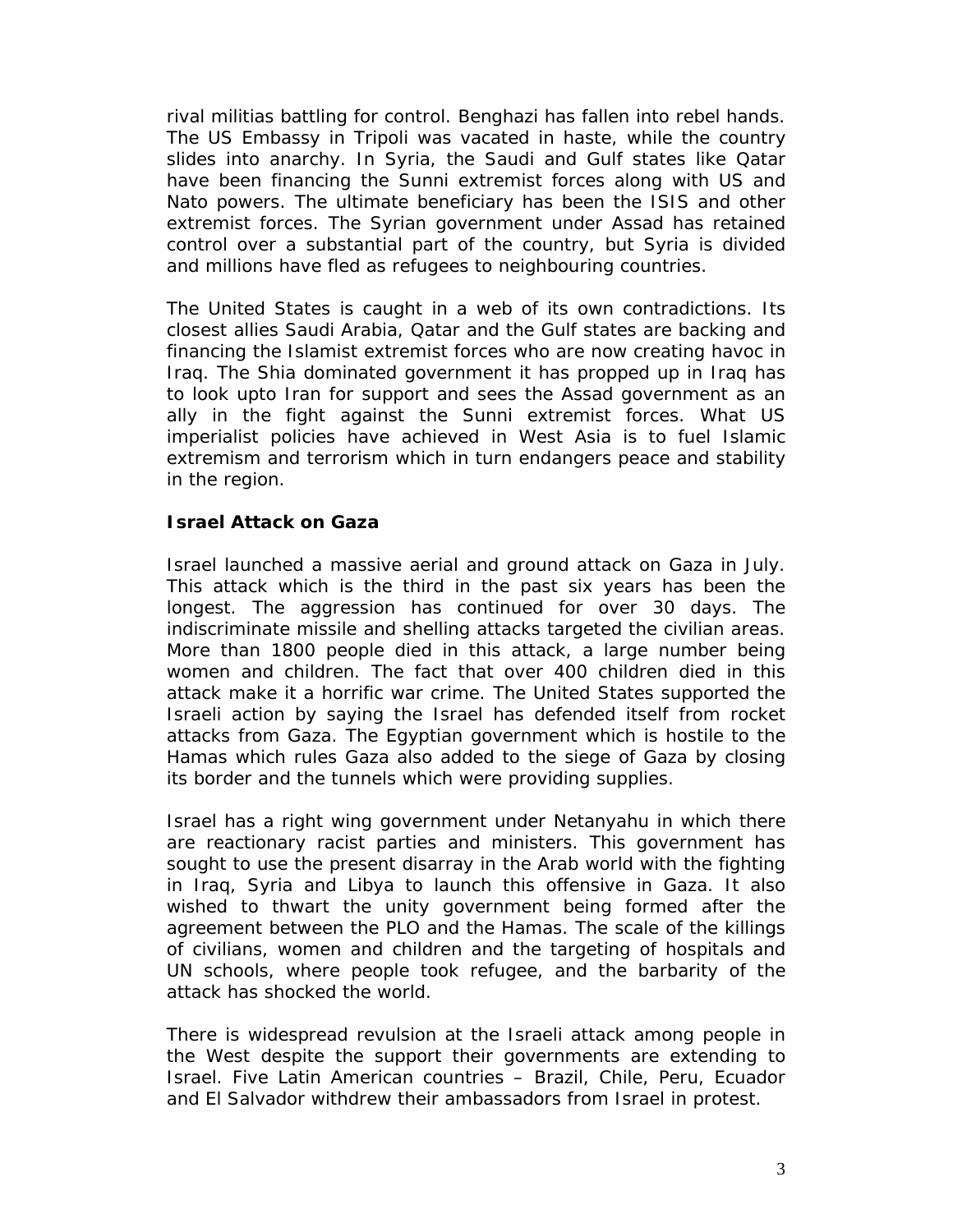## **Ukraine: Cold War Politics Revived**

The Ukrainian developments have led to a fresh confrontation between the US and Russia. The United States' administration s attacking President Putin and the cold war rhetoric is back in currency.

Ukraine has been in turmoil ever since President Viktor Yanukovych decided not to go ahead with the association agreement with the European Union. Yanukovych had instead signed an agreement with Russia. It led to the political demonstrations and the "Maidan" movement which was fully backed and financed by the Western powers. The organized violence led to the ouster of the elected President Yanukovch. The right wing Ukrainian Nationalists and the extreme right neo-Nazi elements took over. This in turn led to the rebellion in the Russian speaking parts of Eastern Ukraine. Crimea voted to join the Russian republic and the Russian parliament passed a decree legitimizing this.

The United States and European Union imposed sanctions on Russian entities and prominent business and political personalities. Parts of South Western Ukraine like the Donetsk region set up their own government. The Ukrainian armed forces have moved against the rebels and an armed conflict is going on in which a large number of civilians have been killed. The downing of the Malaysian Airline passenger plane has fuelled another round of charges against the rebels and Russia. More sanctions have been announced by the US and the European Union. Russia has retaliated by banning food imports from Europe and the US.

Underlying this struggle is the American and Nato interests to integrate Ukraine into the European alliance which is totally opposed by Russia. The United States has stepped up its confrontation with Russia. Russia has been removed from the G8 club which has reverted back to the G7. The Nato has strengthened its forces in the Black Sea in Eastern Europe and the United States has dispatched forces to Georgia and the Baltic Republics.

## **European Union Elections**

The results of the European Union parliament elections held in May revealed a strong trend against the austerity measures. It reflected a vote against the national governments which are pursuing the austerity measures decreed by the European Union. While there was a drop in the support and seats won by the conservative right wing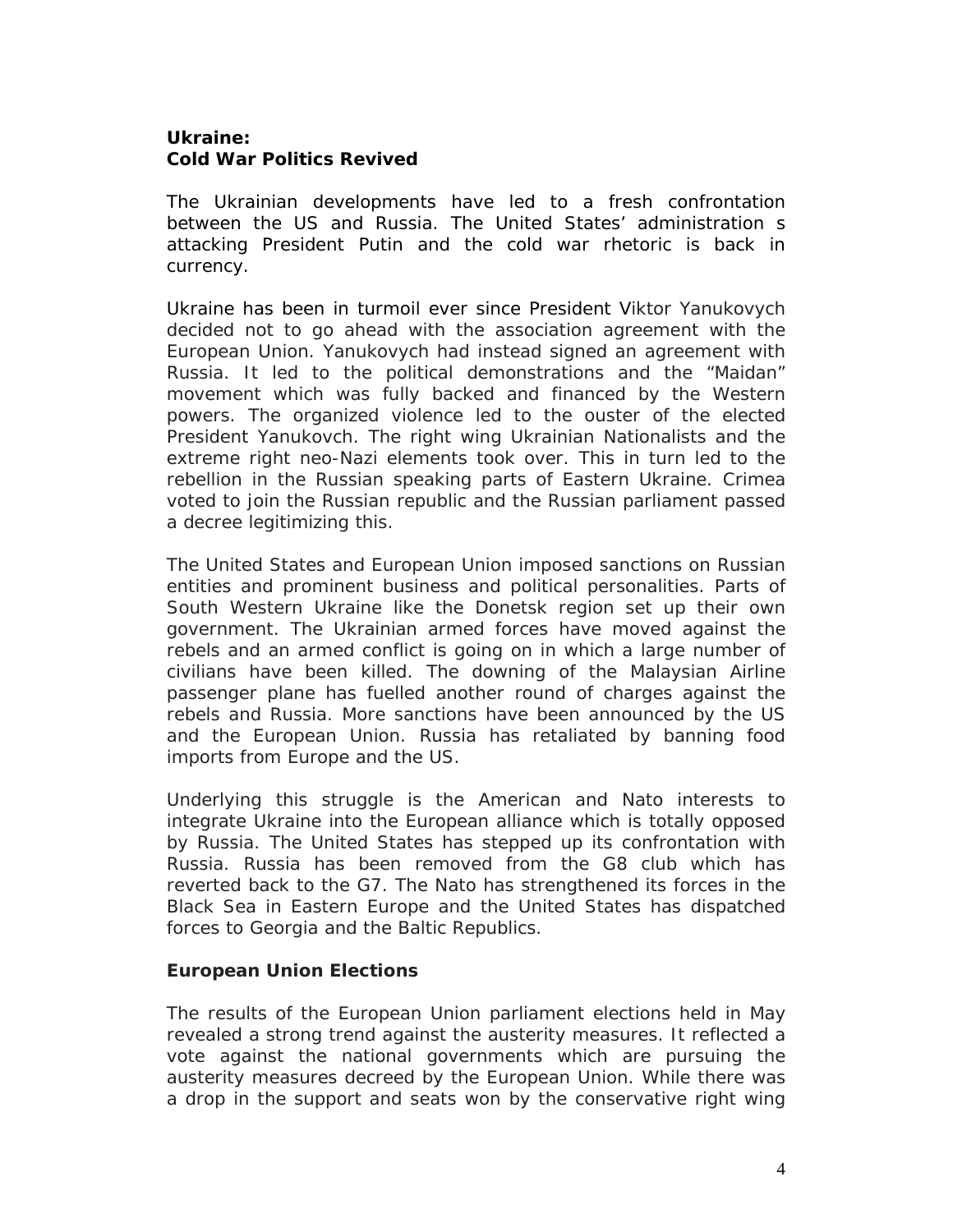parties, the extremist right wing parties succeeded in getting a substantial vote on the basis of their xenophobia, anti-immigrant platform and their rhetoric against the EU. The seats and percentage of votes of the social democratic bloc parties went down slightly while the Left, Communists and Green parties increased their tally to 45 members of parliament from the earlier 35 and getting 6 per cent of the vote. The Left made gains in Portugal, Greece and Spain.

#### **Japan**

#### **Constitutional Revision**

The Shinzo Abe government has reinterpreted the constitutional provision which prohibits Japan from using armed forces abroad. This will pave the way for Japan to send its armed forces to fight wars abroad in the name of the right to collective self-defence. This decision has brought about a drastic change which is tantamount to revising Article 9 of the Constitution, which is against the opinion of the majority of the people.

This step is in line with the hawkish position of the Prime Minister. This change has come in the background of increased tensions with China on territorial disputes in the East China sea and Japan's quest for a security alliance in Asia directed against China.

#### **BRICS Bank**

The sixth BRICS Summit meeting in Fortaleza, Brazil has made two important announcements – the setting up of the New Development Bank (NDB) and the establishment of a Contingent Reserve Arrangement (CRA). The NDB will have an initially subscribed capital of \$50 billion with the five countries contributing equal amounts of \$10 billion. The authorized capital would be \$ 100 billion. The bank will fund infrastructural projects in the partner countries and the membership of the bank will be open in the future to other developing countries. The bank will, thus, be undertaking some of the functions similar to the World Bank.

The CRA of \$100 billion will have China contributing \$41 billion, Brazil, India and Russia \$ 18 each and South Africa \$5 billion . The CRA will help the members tide over liquidity crisis and short-term balance of payments problems, a small step to undertake one of the functions of the IMF.

The BRICS countries have set-up the NDA and the CRA as a response to the dominance of the US and the Western countries in the IMF and the World Bank. The IMF reforms proposed in 2010 which should have increased the share of the major developing countries in the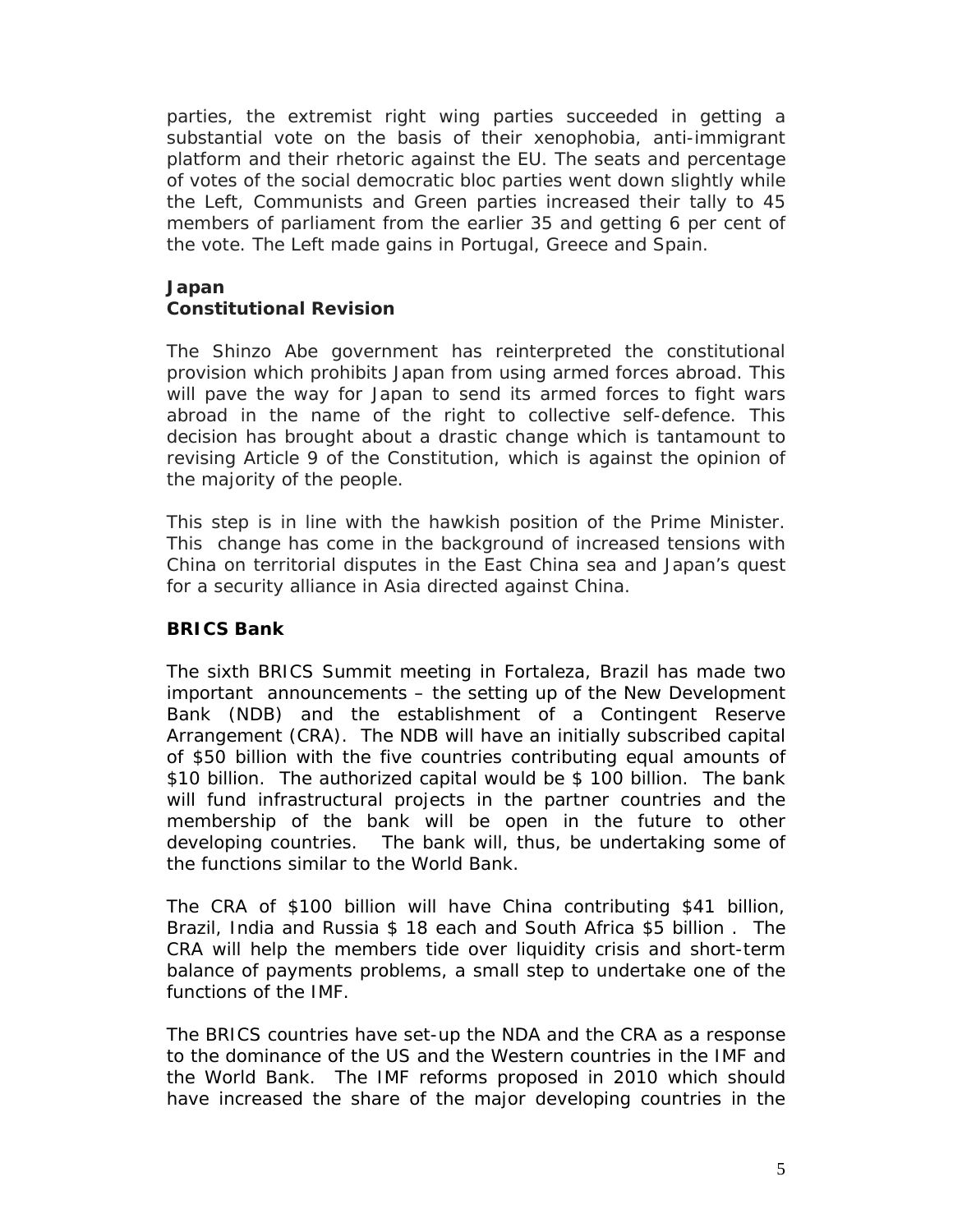quota-funds and voting rights were not implemented due to the United States Congress not approving it. The Fortaleza Declaration of the sixth Summit has referred to this failure to adopt the IMF reforms "which negatively impacts on the IMF's legitimacy, credibility and effectiveness".

The NDB has a positive potential if it can be run on effective lines. It can reduce the dependence of the developing countries on the IMF and the World Bank. Though given the nature of the ruling classes of the member countries, with the exception of China, and their integration with global finance capital, it would be unrealistic to expect an alternative financial architecture to emerge. The decisions taken at the BRICS Summit with regard to the NDA and the CRA and the steps proposed for trade and investment cooperation have a political significance in the context of the growing trend of multipolarity.

## **South Asia**

## **Afghanistan**

The country is at a crucial juncture with Hamid Karzai's term as President coming to an end and the deadline for the American forces' withdrawal by the year end. The Presidential election held in July led to the victory of Ashraf Gani, the nominee of Karzai defeating Abdullah Abdullah, in the second round run-off. Abdullah Abdullah refused to accept the election verdict charging large scale fraud. Gani belongs to the largest nationality group, the Pasthuns, while Abdullah is a representative of the earlier Northern Alliance, mainly comprising the non-Pasthun groups. The deadlock over the election threatened the US plans for arriving at a agreement on the status of the US armed forces to remain after the withdrawal. Karzai had refused to sign such an agreement and had left it to the new President. The US State Secretary John Kerry visited Kabul and brokered an agreement to have an internationally monitored audit of the votes to ascertain their veracity. Whether this exercise will resove the issue remains to be seen.

The United States' efforts to retain some military bases in Afghanistan is not acceptable to Russia and Iran. In the meantime, Taliban attacks have continued in different parts of the country including suicide bombing attacks. Whether the Afghan army will be able to counter the Taliban offensive after the US withdrawal of troops remains a big question.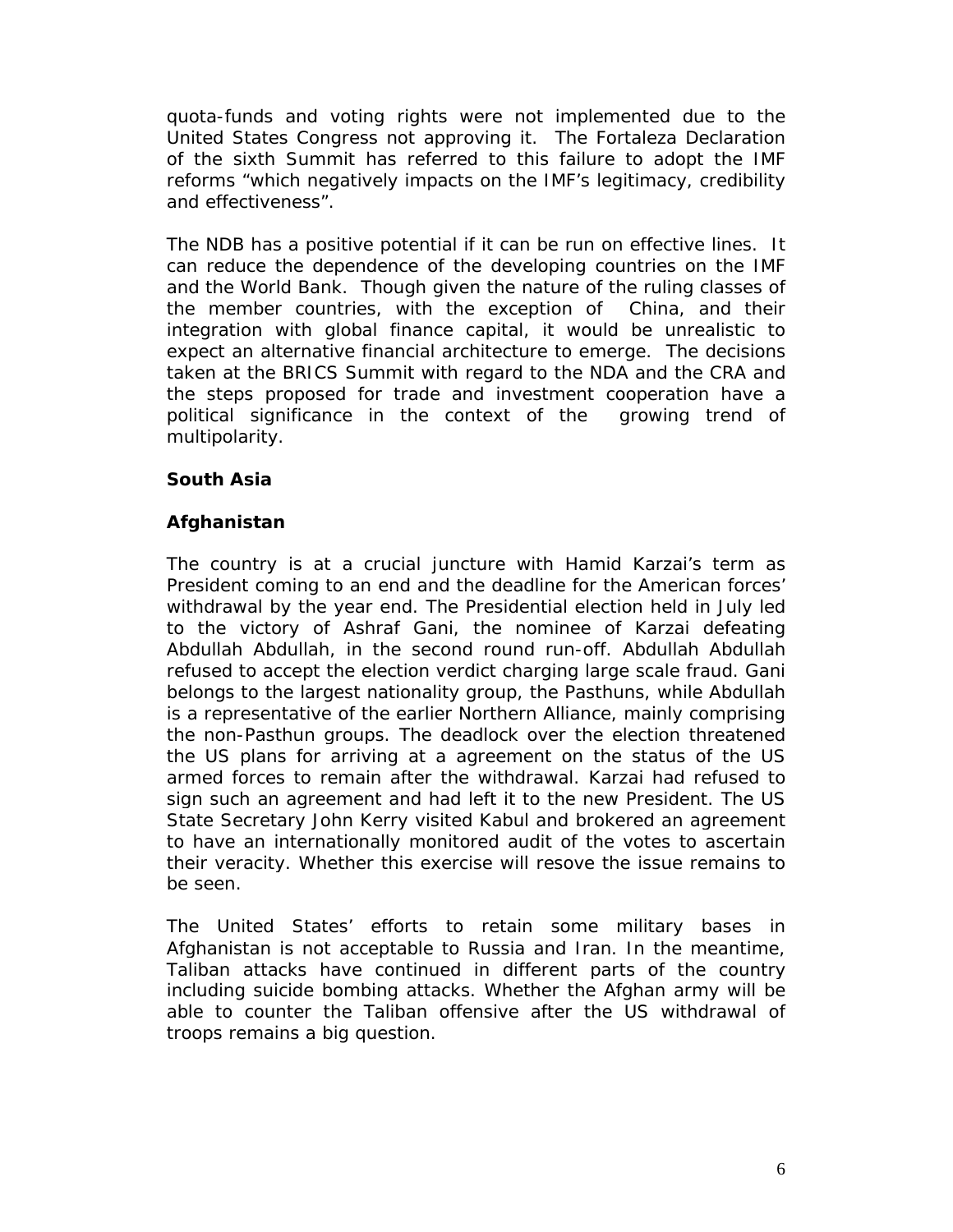#### **Bangladesh**

The elections to the Bangladesh parliament were held on January 5. The 18 parties opposition led by the Bangladesh Nationalist Party boycotted the polls. The year 2013 had seen large scale disruption of normal life with 85 days of general strikes and blockades called by the major opposition parties who demanded that elections should be conducted under the auspices of a caretaker government. Due to the boycott 154 of the 300 seats went uncontested and the Awami League led coalition swept the elections, though the polling was only 22 per cent. The Islamic fundamentalist forces are continuing their aggressive activities. After the elections there were attacks in some areas on the Hindu minorities by these elements.

#### **Nepal**

After the elections to the Constituent Assembly in November 2013, the coalition government headed by Sushil Koirala was formed in February 2014 comprising the Nepali Congress and the CPN(UML). The third largest party the UCPN(M) is in the opposition. The Constituent Assembly is to take up the work of drafting and finalizing the Constitution which could not be done by the previous assembly. The committees for the drafting of the Constitution and political consultations have been constituted. The three major parties have to come to an understanding on the federal system and the political structure on which they have differing views.

The entire South Asian region is witnessing a growth in ethnic and religious chauvinism. While Islamic fundamentalist forces have been active in Pakistan and Bangladesh, in India the Hindutva forces have got a fillip after the BJP's victory in the parliament elections. In Sri Lanka the Buddhist chauvinist forces have stepped up their activities. Chauvinist organisations like the Sinhala Raviya and Bodu Bala Sena have been targeting the Muslim minorities. In June 2014 attacks on the Muslims and mosques took place in South West Sri Lanka in which three Muslims were killed and 52 injured. Sinhala Buddhist chauvinism which the ruling party does not counter, will only worsen the ethnic situation in Sri Lanka and harm communal amity.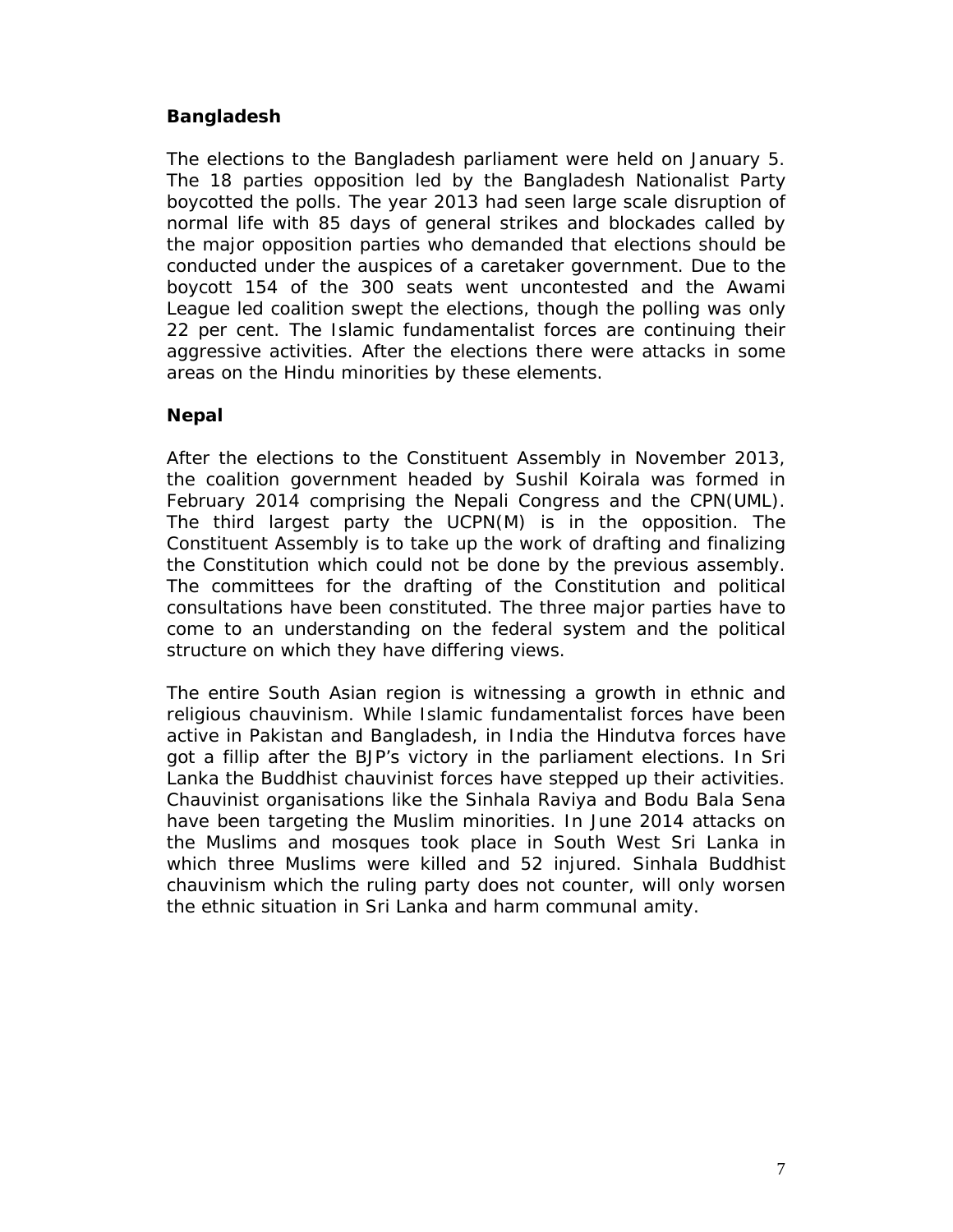# **National Situation**

It is nearly two and a half months since the Narendra Modi government took office after the Lok Sabha election. During this short period the policy steps taken by the government indicate a rightward shift. The government has also begun to take steps to consolidate its hold over the State apparatus and to place personnel belonging to the RSS-BJP orientation in key positions in the educational and cultural institutions.

The Modi government which was sworn in on May 26 is essentially a BJP government with all the key portfolios like Home, Defence, Foreign Affairs, Industry and commerce, HRD and Rural Development held by the BJP ministers. The allies have received minor portfolios. There are clear indications that there will be a concentration of powers in the hands of the Prime Minister and the Prime Minister's office.

As pointed out in the Election Review of the Central Committee, this is a government which has come to power with the full backing of the big bourgeoisie and the coporates. During the election campaign and till the time the government was formed, the stock markets rose steadily to new heights. The Modi Government represents a combination of corporate power and the RSS-led Hindutva forces.

It was expected that the Modi Government would embark on a policy trajectory in the interests of big business and to woo international finance capital. The Union Budget and the railway budget have conformed to this expectation. The government is moving for changes in the labour laws as demanded by the corporates; it is also working for the revision of the *The Right to Fair Compensation And Transparency In Land Acquisition, Rehabilitation & Resettlement Act*  to meet the demands of industry; and there is a fresh push for privatization in all spheres.

## **Railway Budget: Towards Privatisation**

The Railway budget has proposed FDI in the railway sector and reliance on the PPP model for its future development, which are steps towards privatisation. Prior to the budget passenger fares were hiked by 14.2 per cent and freight charges by 6.5 per cent. Passenger and freight fares have been deregulated and will be determined by the fuel price index as decided by the UPA governemnt. The corporate media has duly acclaimed the budget for eschewing 'populist' approach.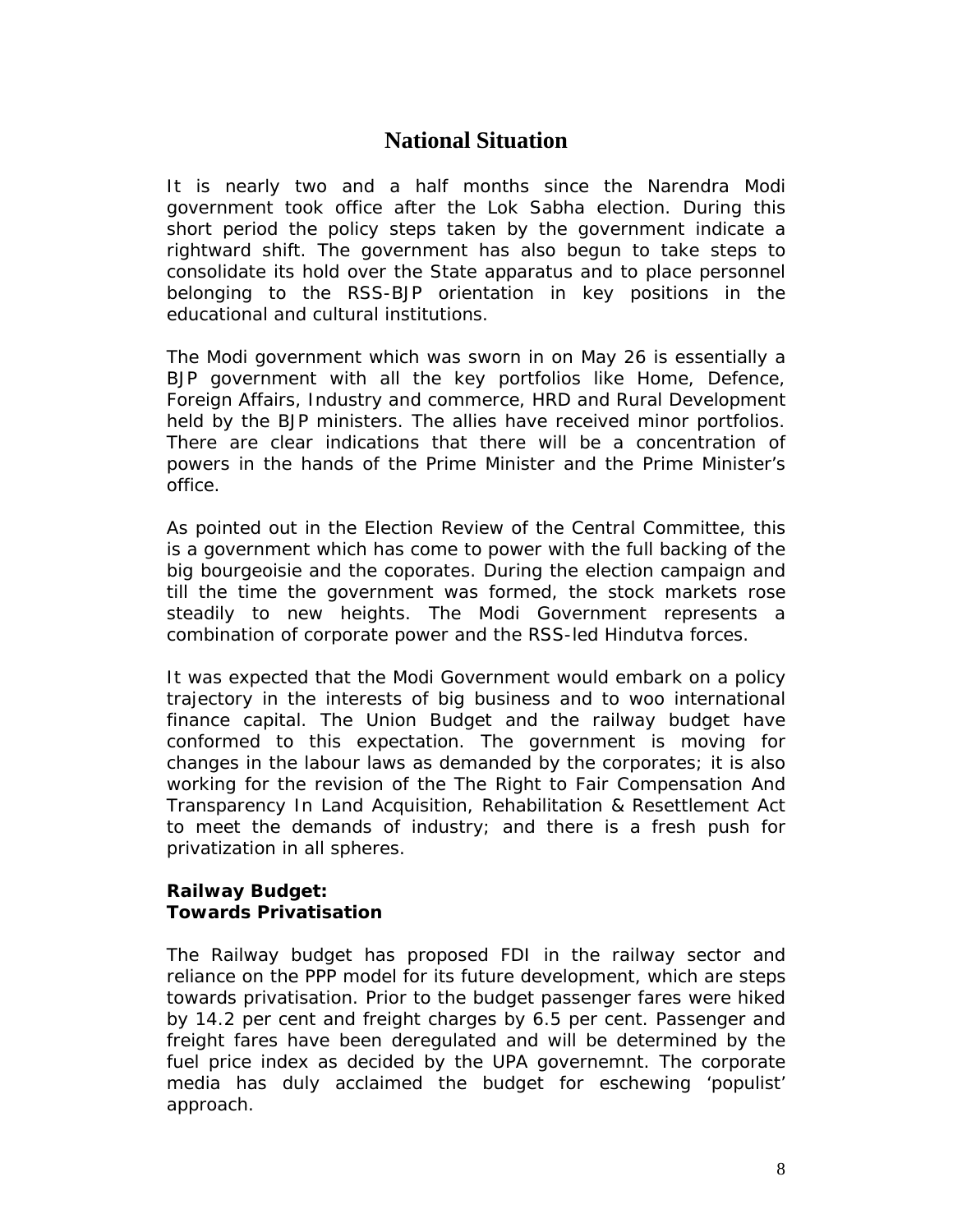The railways which are facing a resource crunch and unable to provide adequate funds for safety measures and amenities for passengers will now go for bullet trains and high speed ventures involving lakhs of crores of rupees. This will provide a bonanza for foreign and domestic investors. What will be put in place will be a two tier railway service – an elite category of fast trains with for high fares and inferior second class trains for the mass of the people.

#### **Union Budget**

The direction of the Union Budget for 2014-15 is to provide concessions to the corporates and the upper middle class at the expense of the poorer sections. It is a trajectory for significant privatization of the economy through largescale sale of public sector shares and greater reliance on public-private partnership. The fiscal deficit can be reined in only by expenditure cuts and squeezing the people further.

The current budget entails a net revenue loss of Rs. 22,200 crores on account of direct taxes and a revenue gain of Rs. 7052 crores on account of indirect taxes. The adjustments in customs and excise duties have the potential of raising the profit margin of the corporates; the adjustments on the side of the direct taxes proposed are providing tax relief to the foreign institutional investors and the higher income groups. The fiscal deficit target of 4.1 per cent is not realistic and can be met only if the government further cuts expenditures which are proposed in the budget. The provision for the MGNREGA is Rs. 34,000 crores, almost the same as last year which is far short of what it should have been for maintaining the same real level. The curtailment of the rural employment guarantee scheme s on the cards.

The budget has proposed increase of FDI in defence production and insurance sector of 49 per cent from the existing 26 per cent and further relaxation of FDI in real estate. There are proposals for a massive disinvestment of shares of public sector enterprises and nationalized banks. There is PSU disinvestment of Rs. 43425 crores. The Finance Minister has said that nationalized banks will offload shares in the retail market to raise capital to meet Basel III norms. Already the SEBI has proposed that there should be a minimum 25 per cent public holding of shares of nationalized banks. There is a steep decline in the subsidies to the petroleum sector which will lead to further fuel price increase and inflation.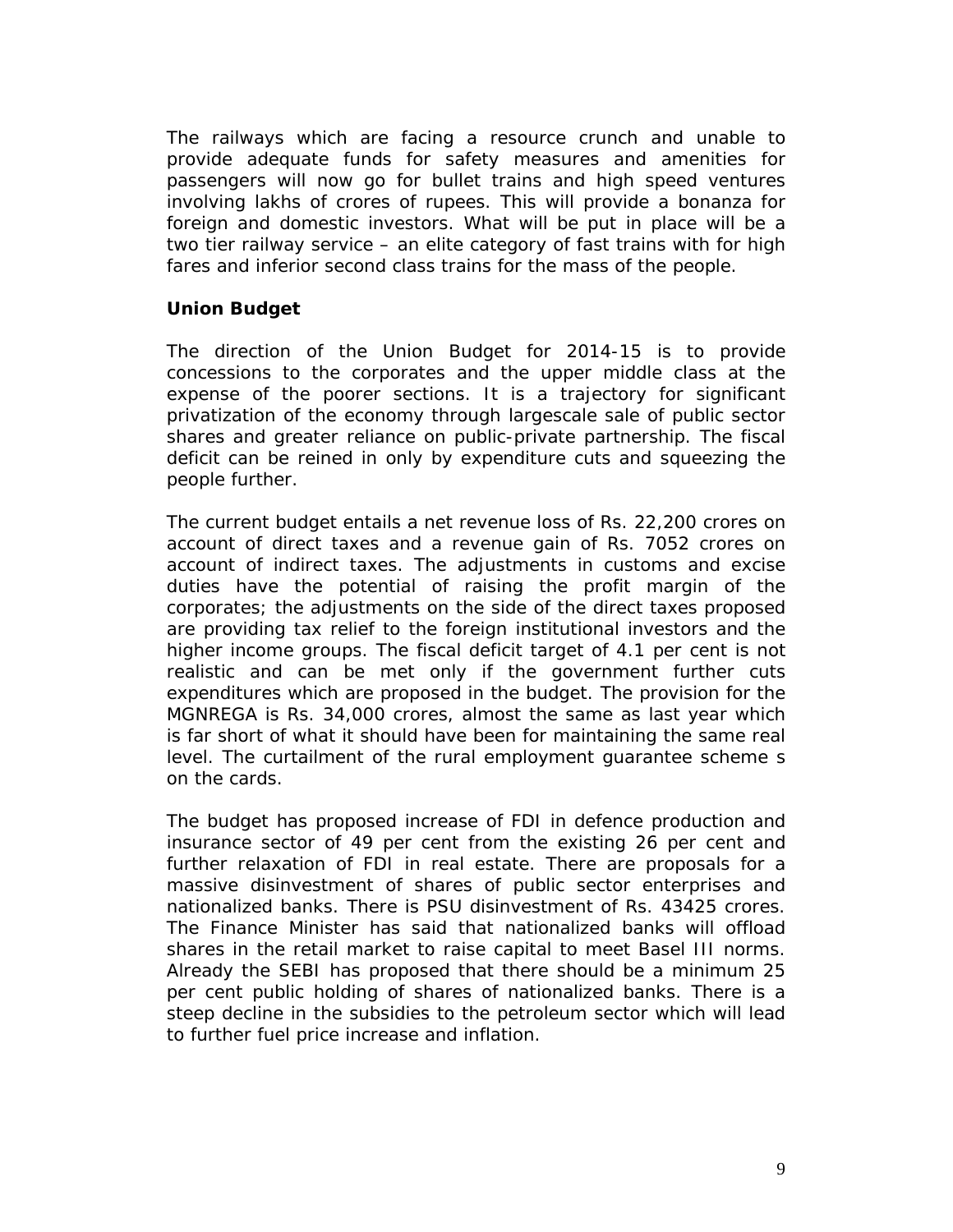#### **Price Rise and Inflation**

The Modi government's failure to curb price rise has been exposed within a short time. The government is pursuing the same policy of deregulation of petroleum prices. Petrol prices were increased by Rs. 1.69 per litre and diesel prices has been raised by Rs. 0.50 per month in May and June. The prices of non-subsidised gas cylinders has been increased by Rs. 16.50. The railways passenger and freight charges were hiked steeply. All this has contributed to the continuing price rise. The prices of onions have shot up and there is no let up in the food inflation.

The monsoon has made uneven progress so far. In the month of July there was 22 per cent shortfall of the average rainfall for this month. The shortfall has already created drought like conditions in certain parts of the country. The delay in rainfall in various places has affected the Kharif crop sowing. If there are inadequate rains in the rest of the monsoon season, it can have an adverse affect on agricultural production and the economy and lead to further rise in prices of foodgrains and essential commodities.

It is the economic policies pursued by the Congress-led UPA government which has led the country into the present state of economic difficulties. The Modi government is set to pursue the same neo-liberal policies. The first substantive legislative measure moved by the Modi Government in Parliament is the amendment to the insurance laws to raise the cap of FDI from 26 to 49 per cent. This amendment had been brought by the Congress led UPA government in 2008.

#### **Change in Labour Laws**

The government has announced its intention to bring labour law reforms. This is something promised in the BJP election manifesto. Already the BJP government in Rajasthan has proposed amendment to the Industrial Disputes Act, Contract Labour Act and Factories Act. These amendments approved by the State Cabinet concern raising the limit of workers from 100 to 300 in enterprises where government permission is required for retrenchment of workers. Recognition of trade unions for collective bargaining to be based on minimum requirement of 30 per cent of the total workforce being enrolled in the union; contract labour legislation would be made applicable only in establishments where there are 50 such workers (earlier it was 20). Amendment to the effect that the Factories act will apply to an establishment which uses electricity and employees 20 workers and which does not use electricity and employs 40 workers (earlier it was 10 and 20 respectively).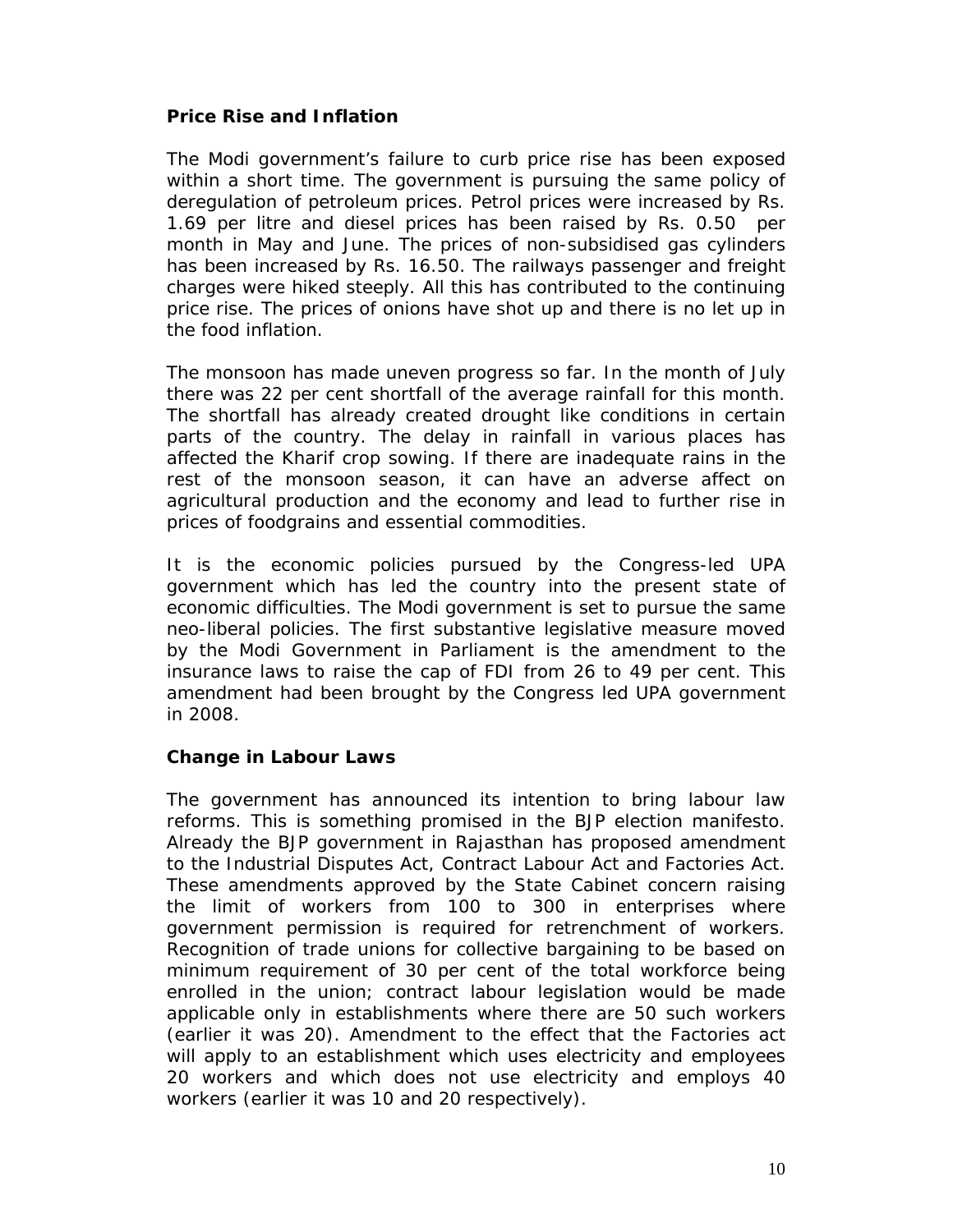The amendments to the laws have been adopted by the Rajasthan assembly. The Congress MLAs supported the legislation. The Central government has announced that it will take up amendments to the labour laws to make doing business easier for the employers. There has to be a strong movement developed to fight against such measures and for changes in the labour laws which would protect the interests of the workers and strengthen their rights.

#### **Amending the Land Acquisition Act**

The government has decided to call an all Party meeting to discuss proposed changes in *The Right to Fair Compensation And Transparency In Land Acquisition, Rehabilitation & Resettlement Act, 2013*. This move is in line with the demand made by the industry bodies and some state governments. There is talk of bringing down the consent required to 50 per cent of the land owners instead of 80 per cent. It is to be made not applicable for PPP projects. Other changes are also being proposed.

The efforts to dilute the Land Acquisition and Rehabilitation Act should be opposed. Recently the CAG report on land acquisition based on the old law in Odisha has shown how the whole exercise has been harmful for the interests of the land owners whose lands were taken over. It has also concluded that the process of land acquisition did not serve the purposes of industrialization either with much of the land lying unutilized or being diverted for other purposes.

## **Establishing Control**

The Modi government has been in various spheres trying to consolidate their hold and to place their own personnel in the State apparatus. Change of Governors is taking place with some Governors being pressurized to resign and some being transferred. BJP-RSS men are replacing them. The BJP government is misusing the post of Governors by appointing BJP-RSS leaders, just as the Congress did in the past.

The Modi Government scuttled the proposal of appointing Gopal Subramaniam as a judge of the Supreme Court, indicating how it will seek to influence the judiciary. Subramaniam who was selected by the Supreme Court collegium of judges was not acceptable as he had been the amicus curiae for the Court and played a key role in getting the chargesheet registered in the Shorabuddin encounter case which included Amit Shah and other police officers.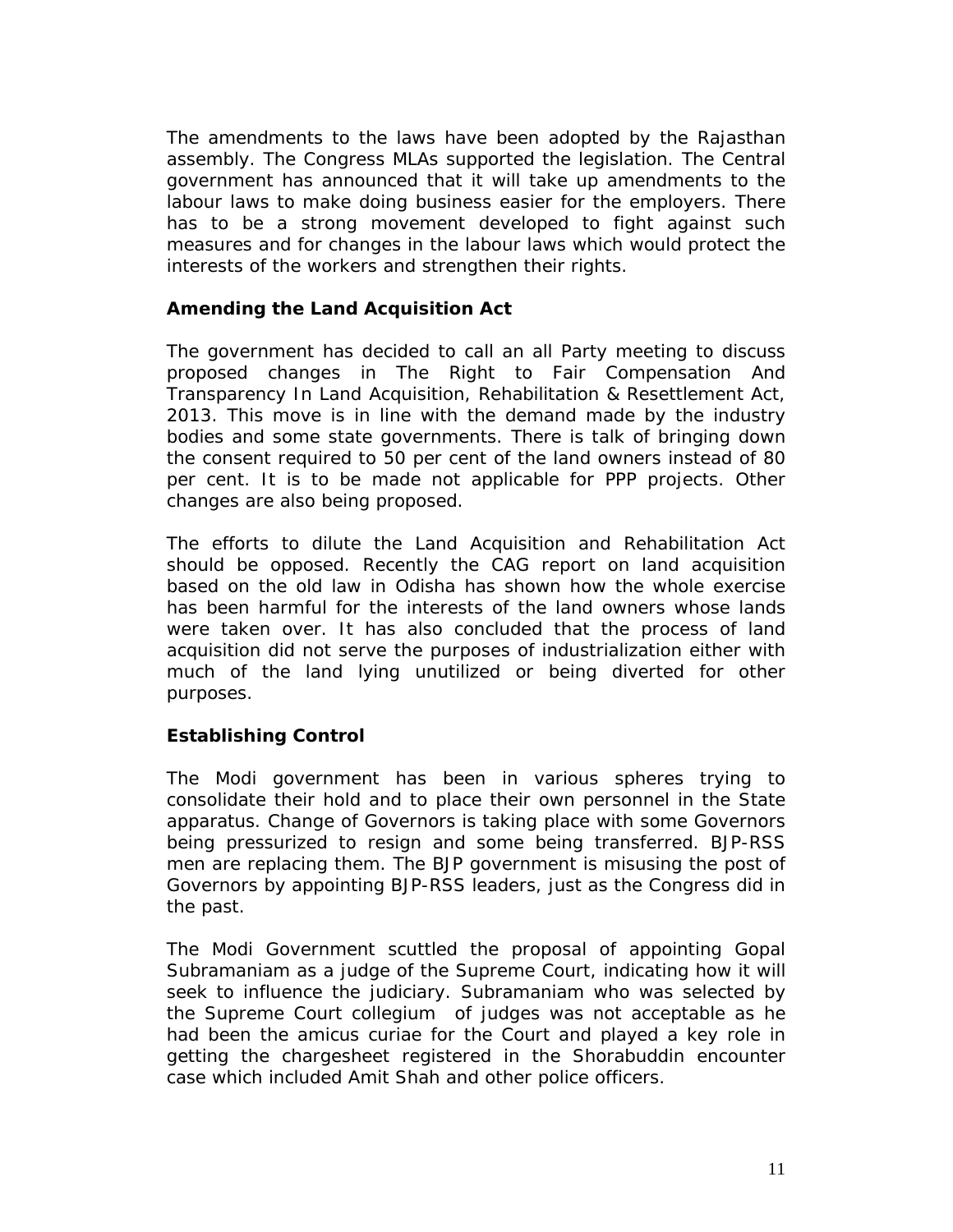## **Communalising Education & Text Books**

As it happened during the Vajpayee Government in 1998-2004, we had anticipated that there would be efforts to infiltrate RSS and Hindutva minded people into various higher educational and research institutions. This has already begun to happen. The BJP government has appointed Prof. Sudershan Rao as the Chairman of the Indian Council of Historical Research. This person has no academic standing as a historian. The only "research" he has done is to prove the historicity of the Hindu epics. He has also written to defend the ancient caste system as an ideal social arrangement. The RSS outfit, Shiksha Sanskriti Utthan Nyas headed by Dinnath Batra has set up a commission to rewrite text books so that they will conform to the Hindu viewpoint. Batra's books are already prescribed as textbooks in schools in Gujarat.

## **New BJP President**

The RSS is exercising its direct hold on the BJP. This was evident in the period after the election and the formation of the government. The RSS leaders including its Chief Mohan Bhagwat held consultation with the BJP leaders on the formation of the government and the relations to be maintained with the Sangh.

Amit Shah has been selected as the President to succeed Rajnath Singh. The fact that he is chargesheeted and undergoing trial in the false encounter case involving the murder of Soharabuddin Sheikh and his wife and another eyewitness Tulsiram Prajapati has not prevented the BJP-RSS from taking this decision. Amit Shah was the right-hand man of Modi in Gujarat in both the government and the party. The strategy of creating communal polarization in Uttar Pradesh for the election is also credited to him. The RSS, thus, has its "pracharak" as the Prime Minister and its staunch cadre as the President of the BJP. The RSS has also decided to place two of its pracharaks, Ram Madhav and Shiv Prakash as office bearers in the party.

## **Communal Incidents/Activities**

Since the Lok Sabha elections ended and the new government assumed office there were more than a dozen communal incidents across the country. Communal clashes have taken place in Ahmedabad and Vadodara (Gujarat), in Meerut and Faizabad (U.P), in Bijapur and Mangalore (Karnataka), in Gurgaon (Haryana) and in three places in Maharashtra. A major outbreak of violence took place in Pune where the Hindu Rashtra Sena and other extremist minorities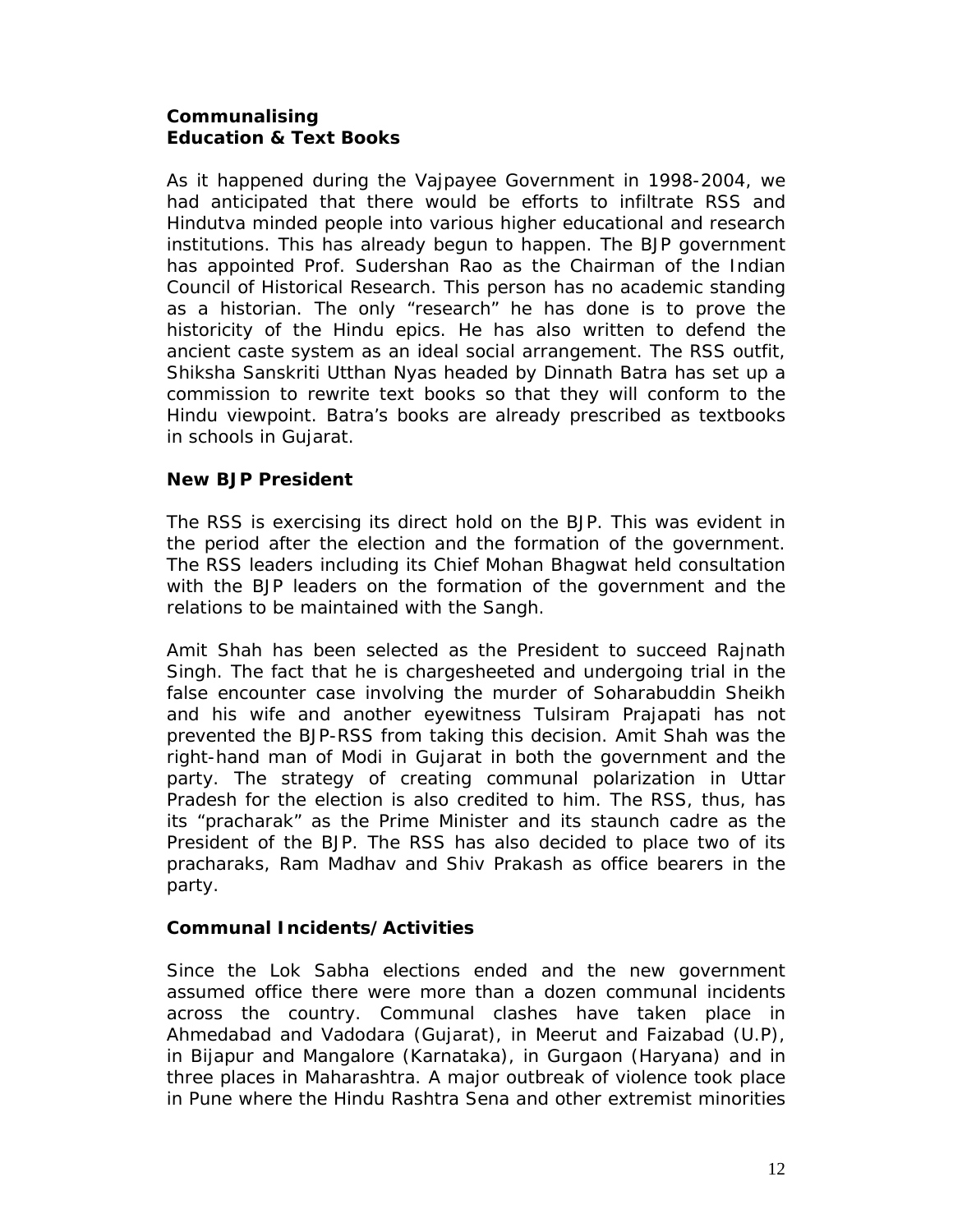went on a rampage after some derogatory content on Shivaji and Bal Thackeray was posted on social networking sites. Muslim shops, madrasas and some houses were attacked. A young Muslim IT professional was brutally killed while returning from work.

In UP communal tensions and incidents are occurring at an alarming rate. In Moradabad, clashes took place about the dispute over the use of a loudspeaker in a temple. The BJP and the RSS tried to fan tensions and escalate the trouble. In Saharanpur, there was a clash between Sikhs and Muslims over a land under dispute next to a gurudwara. Three people were killed and shops burnt and curfew had to be imposed for three days.

The mood of triumphalism after the BJP victory has led to such communal incidents often targeting the minority community. It is also a fall out of the intense communal campaign conducted during the elections.

The Vishwa Hindu Parishad and other RSS outfits are planning to strengthen and expand their activities. The Vishwa Hindu Parishad is going to celebrate the 50<sup>th</sup> anniversary of its foundation in August. It has announced that it will heighten its activities to track cow slaughter; monitor religious conversions and organize re-conversions and work for the reform of the educational system to purge it of "western values", which would mean communalizing it.

What should be realized is that the RSS and its outfits will step up the activities of its network of organisations in the social, cultural and educational fields, with the BJP government at the Centre providing support and cover for all these activities. At the official level the RSS can get to infiltrate into the various institutions of the State.

The aggressive stance of the Hindutva communal outfits has repercussions on the Muslim minority community. It provides fertile grounds for the extremist Muslim groups to enhance their appeal. They seek to flourish on the feelings of insecurity amongst the minority. There is a danger of a counter communal and fundamentalist response. Such a development, in turn, will only strengthen the forces of majority communalism.

This situation underlines the necessity for the Party and the Left to concentrate and step up the political-ideological work to counter the influence and activities of the communal forces. This campaign and work has to be integrated with the mobilization of the people against the economic burdens and the policies of the Modi Government.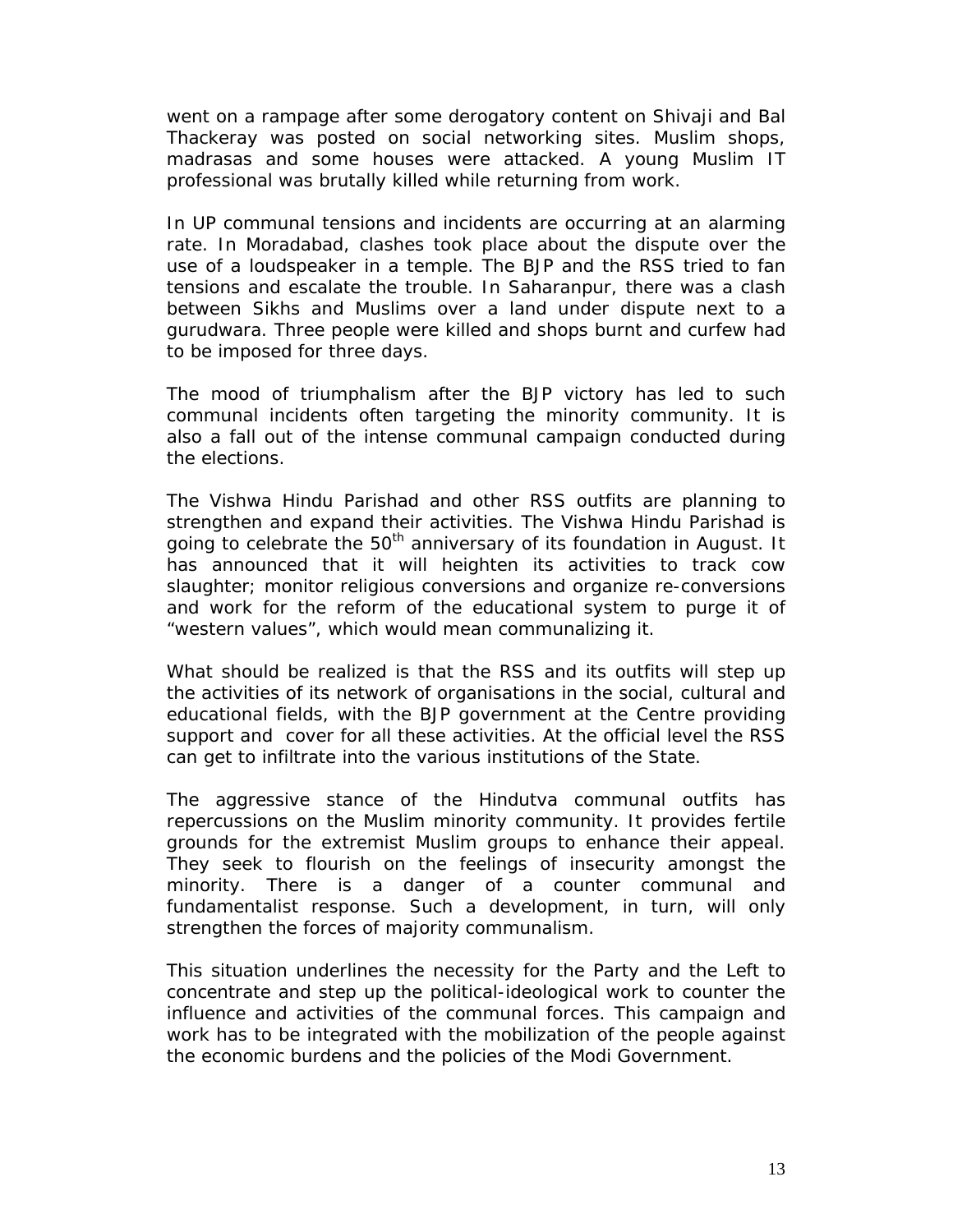#### **Article 370**

Soon after the Modi Government took office, the Minister attached to the PMO made a statement that steps would be taken to abrogate Article 370 from the Constitution. This statement evoked widespread opposition and criticism. Here again, it seems to have been a move to test public opinion and to explore what steps can be taken in this direction.

### **Foreign Policy**

Prime Minister Modi is to visit the United States and meet President Obama in September. This visit will be important in setting the base for the bilateral relations. The fifth strategic bilateral meeting between India and the United States took place in July with the US State Secretary, John Kerry and External Affairs Minister, Sushma Swaraj leading the two sides. An important aspect of the strategic alliance will be defence cooperation. The United States is interested in stepping up arms sales to India, while the Modi government will be hoping for joint production of defence equipment.

The Prime Minister is expected to visit Japan soon. The Abe government is keen to have a strategic tie up with India as part of the trilateral US-Japan-India alliance. Given the ideological orientation of the BJP, the Modi government will move for closer ties with Israel. Already, on the Israeli aggression in Gaza, the Modi government has betrayed its pro-Israeli bias. The first statement of the Ministry of External Affairs sought to equate Israel and Palestine for the hostilities. In parliament, the government refused the demand for a statement of condemnation of the Israeli attack. In the Rajya Sabha, it even tried to avoid a discussion on the matter. However, in the UN Human Rights Council, India had to support a resolution which condemned the killing of civilians in Gaza and for an international probe on the human rights violations.

On South Asia, the Modi government has adopted a more cautious approach. All the SAARC countries' leaders were invited to the swearing in of the Modi government. The foreign minister has visited Bangladesh and tried to keep relations on an even keel though the BJP is against the land boundary agreement which was signed by the previous government. Prime Minister Modi has paid an official visit to Nepal and the talks there and agreements made have had a positive impact on bilateral relations.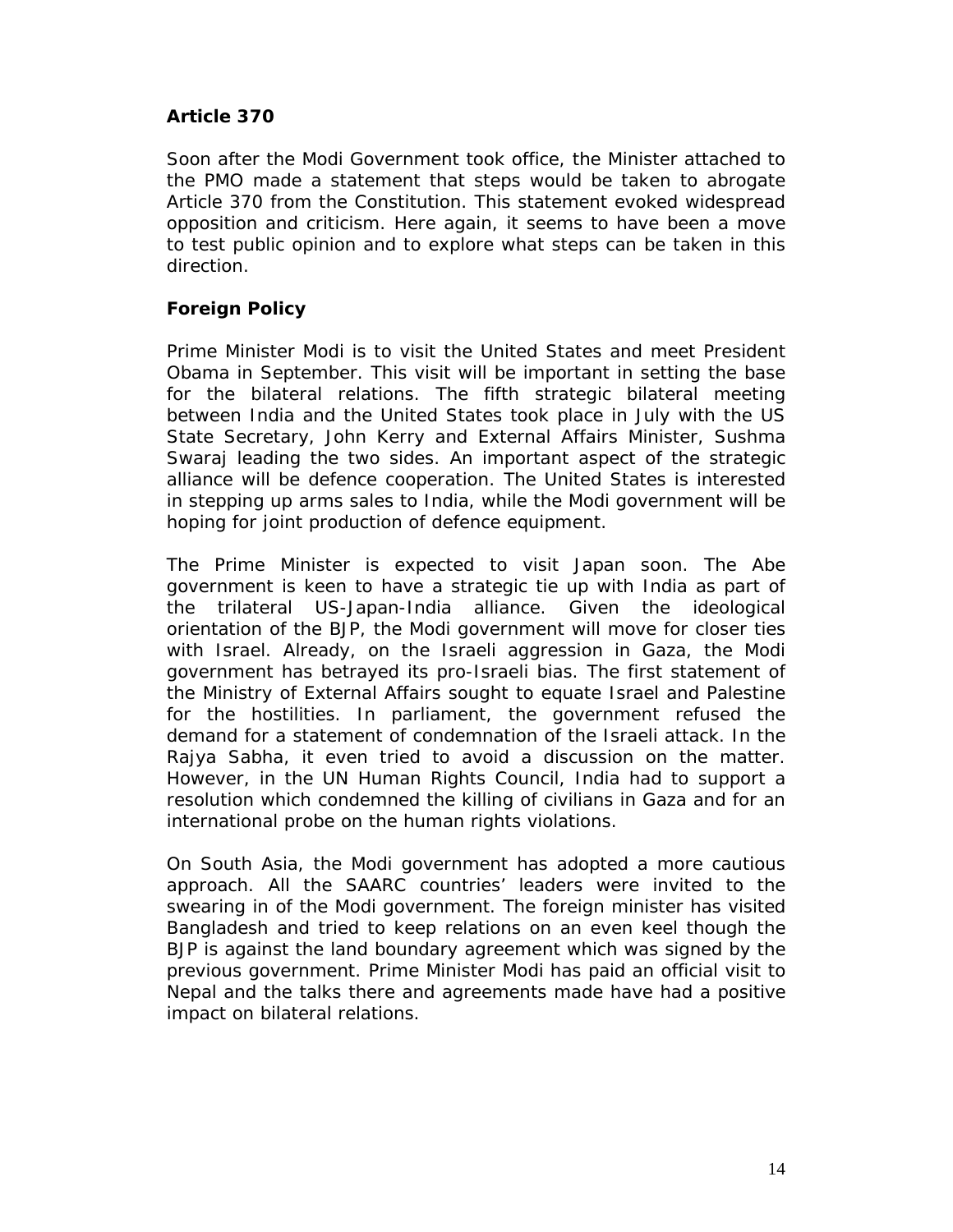## **WTO Talks**

The trade facilitation agreement could not be finalised in the WTO talks held in Geneva. This was because of the stand taken by the Indian government that the issue of food stocks and food subsidies which are vital for the food security of the country has to be settled before the trade facilitation agreement can be approved. Earlier during the Bali round of negotiations this matter was not resolved and only an "interim peace clause" was put in place. India wants a change in the WTO norms which limit the value of food subsidies at 10 per cent of the total value of foodgrain production. But this value is calculated at 1986-88 prices as the base year which does not take into account inflation and currency fluctuations in the two decades hence.

The government's stand on safeguarding food security and farmers interests is correct. It should pursue the matter so that India's interests are safeguarded in this regard.

# **Malin Tragedy**

The CPI(M) has demanded an independent time-bound inquiry into the tragedy of Malin the adivasi village in Pune district which was wiped out in the collapse of the hillside. So far 135 bodies, majority of them of adivasi women and children have been recovered with a large number of the inhabitants of the village still reported missing. In fact the heavy rain only accentuated the problem, which was caused by reasons linked to callous Government policies. The construction of a dam in the area had already caused considerable damage to the hillside. This was compounded by the use of heavy machines in the name of development of adivasi land to benefit a nexus of corrupt local leaders, officials and machine owners. This tragedy highlights the plight of many adivasi villages situated in remote hillside areas which in the name of "development" are at risk through large projects which threaten the lives and livelihood of the inhabitants.

## **Violence Against Women**

The continuing cases of sexual violence against women and children is a matter of deep concern. The shocking case of gangrape of a child in a Bangalore school which led to mass outrage and protests once again draws attention to not only the horrendous deterioration of security of children and women but also points to the utter failure of the police and Governments to put in place standard procedures to ensure quick arrest and prosecution of the accused. This failure of the system compounds the crime and allows the criminals to escape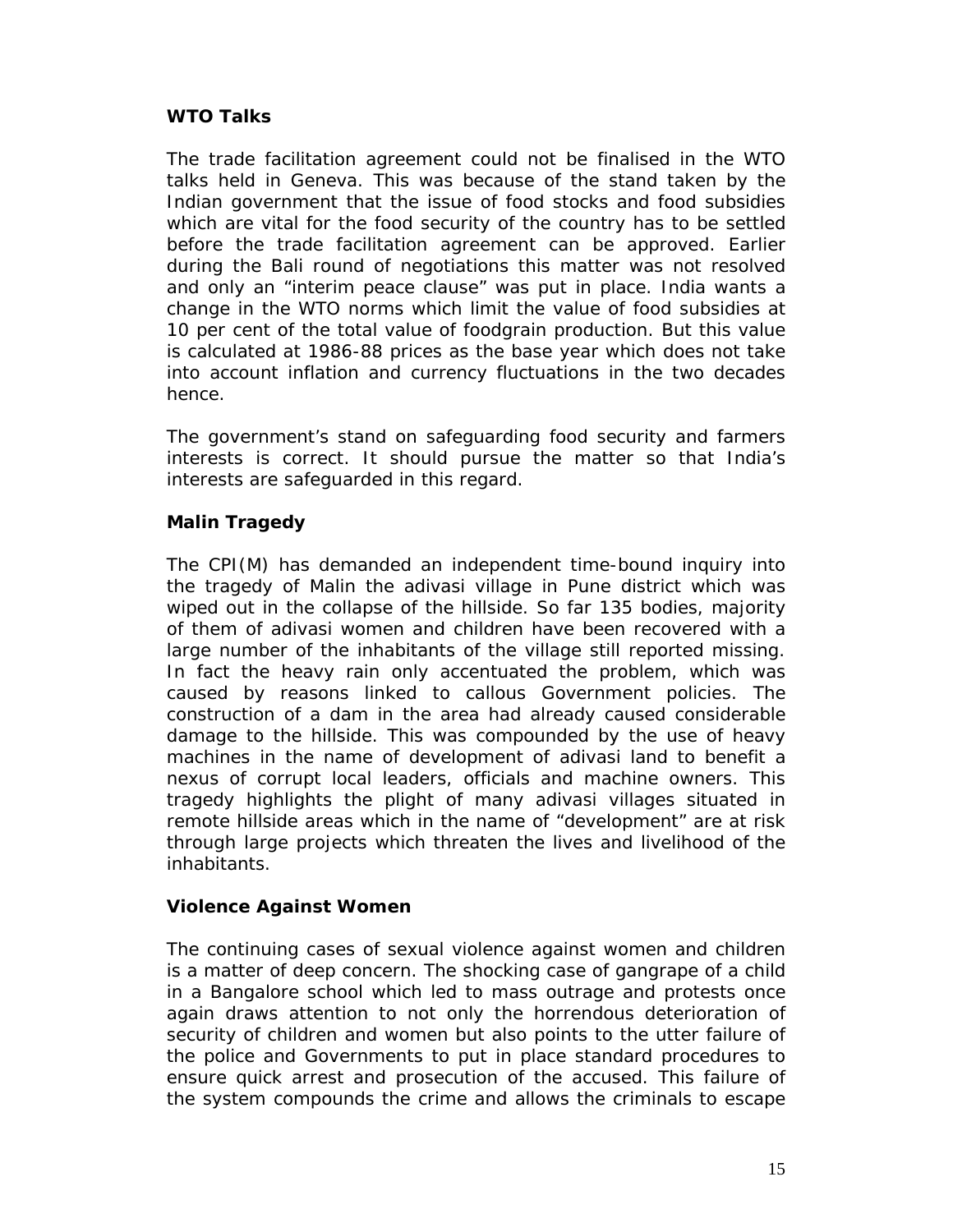punishment. At the same time as crimes are increasing the utterly insensitive and objectionable public pronouncement of a section of politicians in positions of power such as two Ministers in the BJP Government in MP who blamed the victims should be immediately stopped. The highly condemnable statement of TMC MP Tapas Pal who threatened to send his men to rape CPI(M) women deserved immediate prosecution and suspension from parliament. Instead the shameless TMC Government is spending public money to defend the accused in appeal against a High Court verdict to fle an FIR against him which the police have been refusing to do. It is high time that Parliament and State Assemblies adopt a code of conduct for its members regarding their statements about women, the violation of which will invite punishment.

#### **West Bengal**

In West Bengal the Party and the Left Front had to face post-poll violence unleashed by the TMC. Four people were killed in the days immediately after the elections were over on May 12. A number of Party members and supporters were injured in the attacks. Many had to leave their houses and the means of livelihood of many were threatened with their shops being forcibly shut or their not being given work in the agricultural fields and contract workers being refused work.

The Left Front decided to conduct a movement to protest against these attacks and to demand that the state government put a halt to it. A three day continuous sit-in was organized in central Kolkata on June 25 to 27. The sit-in evoked a good response and saw participation of a large number of people and the leaders of the Party and the Left Front sat in the dharna throughout the three days.

The BJP is making efforts to expand its influence in the state encouraged by the good performance in the Lok Sabha election. We have to seriously address this threat.

## **Tripura Panchayat Elections**

The Left Front has won an unprecedented sweeping victory in the three-tier panchayat elections held in July. The Left Front has gained a majority in more than 95 per cent of the gram panchayats; 98.3 per cent of the panchayat samitis and 99 per cent of the zilla parishad seats. The scale of the victory shows how the Party has consolidated its influence among different sections of the people.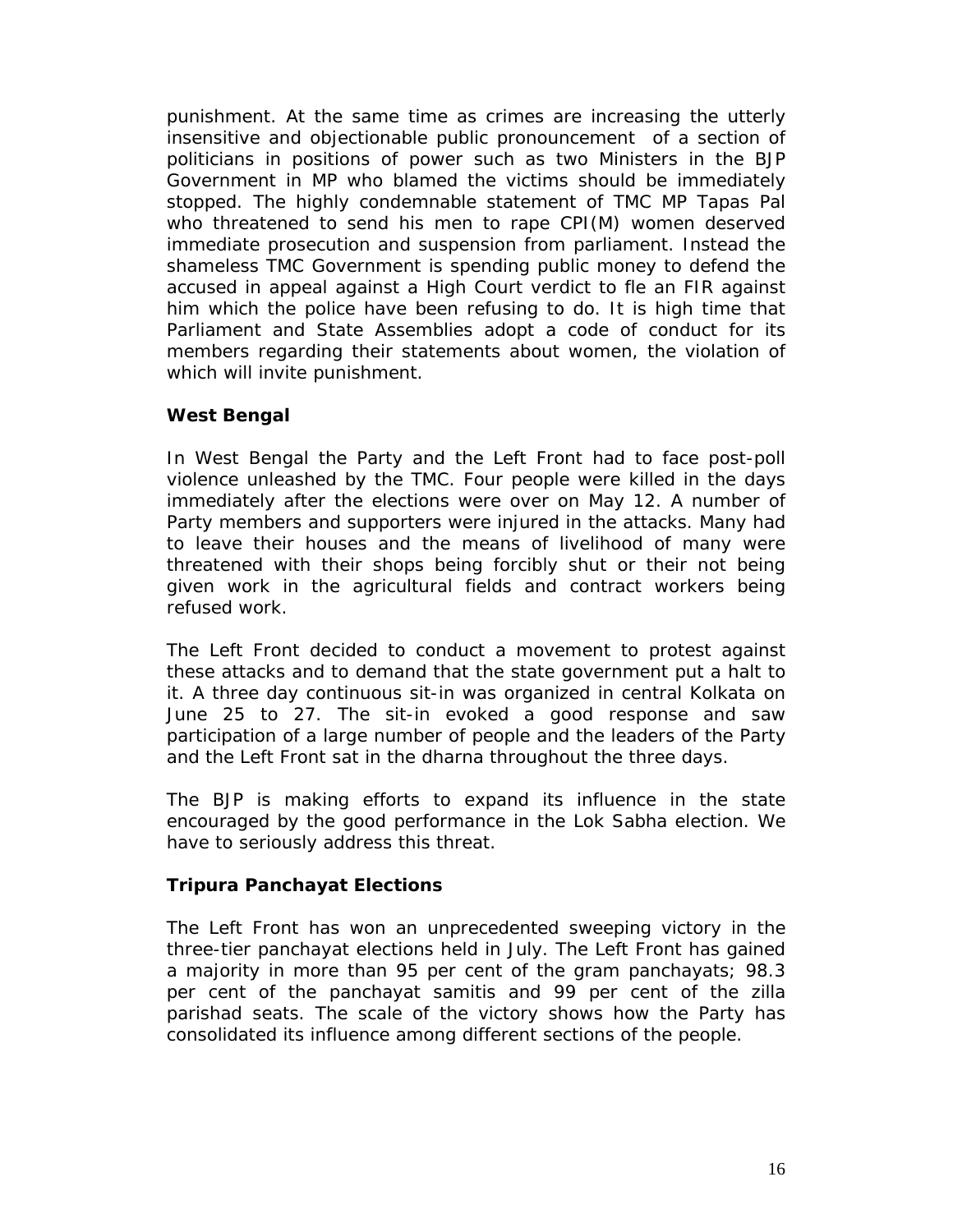#### **Other Political Developments**

The Congress Party is suffering the aftermath of the electoral debacle in the Lok Sabha election. There is renewed dissidence in various states. In Assam, a senior minister Hemanta Biswa Sharma has resigned from the Cabinet renewing the demand for the resignation of the Chief Minister. A substantial number of MLAs are now in the dissident camp. In Maharashtra Narayan Rane resigned from the ministership to express his displeasure at the Chief Minister not being changed. He subsequently mollified and the resignation was withdrawn. In Haryana, some Congress leaders are threatening to revolt and leave the Party. For the Congress, the only silver lining was its victory in the assembly by elections for three seats in Uttarakhand. The Congress wrested two seats from the BJP.

In Bihar, the JD(U) and the RJD have come together after the Lok Sabha elections. The RJD extended support to the JD(U) candidates in the Rajya Sabha election. This has been followed by the JD(U), RJD and the Congress coming to an understanding to fight the ten assembly bye elections to be held on August 21. The JD(U) is advocating a broad unity against the BJP including the Congress. In response, the Left parties, the CPI(M), CPI and CPI(ML) have decided to contest the elections jointly and there is full agreement on seat sharing.

Among the regional parties, the AIADMK and the BJD which are running state governments in Tamilnadu and Odisha, seem to be adopting an issue to issue support to the Modi government. This is evident in the stand that they took on the railway budget, union budget and the FDI in insurance.

#### **Current Tasks**

The Modi government's "bitter medicine" to tackle the economic situation is going to unfold in the coming days. The people's expectations that the BJP government will deliver on development, jobs and provide good governance will be belied. The Party will have to take the lead in opposing the measures for privatization, increase of FDI and other neo-liberal policies.

The Party should conduct a campaign on the following issues: (i) against FDI in railways, insurance and defence production; (ii) against disinvestment in public sector shares; and (iii) against dilution of labour laws.